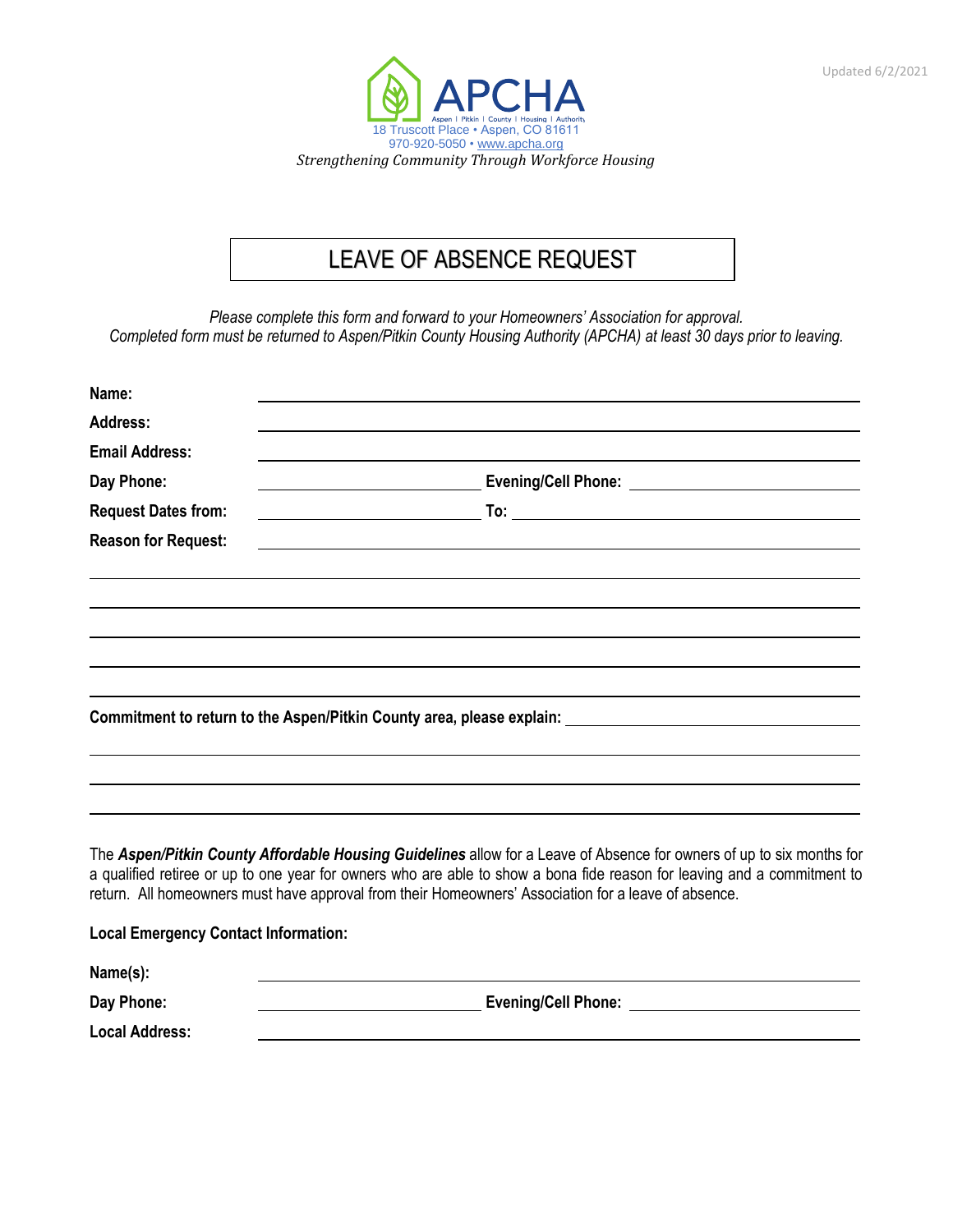With an **approved** Leave of Absence owner may rent the unit to a qualified employee(s)<sup>\*</sup> for the amount of owner's monthly housing expenses: monthly mortgage payment, association fees, utilities, taxes (if not part of mortgage payment) plus \$50, or the allowable maximum rent listed in the Guidelines for the size and category of your home, whichever is greater. If an Owner requests the leave after the fact or requests a second leave of absence (not a qualified retiree), no appreciation will be allowed for the second year.

## **Please list MONTHLY home expenses (provide copies of bills unless using amount stated in Guidelines):**

| Mortgage Payment(s):                                                                           | \$      |  |  |  |  |
|------------------------------------------------------------------------------------------------|---------|--|--|--|--|
| Property taxes (if not included in mortgage payment):                                          | \$      |  |  |  |  |
| Insurance (if not include in HOA dues or mortgage payment):                                    |         |  |  |  |  |
| <b>Monthly Association Fees:</b>                                                               |         |  |  |  |  |
| <b>Monthly Average Utilities:</b>                                                              | \$      |  |  |  |  |
| Additional Costs (describe):                                                                   | \$      |  |  |  |  |
| Plus                                                                                           | \$50.00 |  |  |  |  |
| <b>TOTAL</b>                                                                                   | \$      |  |  |  |  |
| Prorated by number of bedrooms if entire home not rented:                                      | \$      |  |  |  |  |
| <b>OR</b>                                                                                      |         |  |  |  |  |
| Amount stated in Guidelines (prorated by number of bedrooms, if necessary):                    |         |  |  |  |  |
| I (We) hereby verify that all information provided is accurate and true:                       |         |  |  |  |  |
| Signature of Owner                                                                             | Date    |  |  |  |  |
|                                                                                                |         |  |  |  |  |
| Signature of Owner                                                                             | Date    |  |  |  |  |
| *Employees must complete the Qualification Packet and be approved by APCHA prior to occupancy. |         |  |  |  |  |
| HOA PLEASE SIGN AND RETURN TO APCHA, 18 Truscott Place, Aspen, CO 81611                        |         |  |  |  |  |
| <b>YES</b><br><b>NO</b><br>Approved:                                                           |         |  |  |  |  |

Signature of Authorized Representative Date Date

Comments: